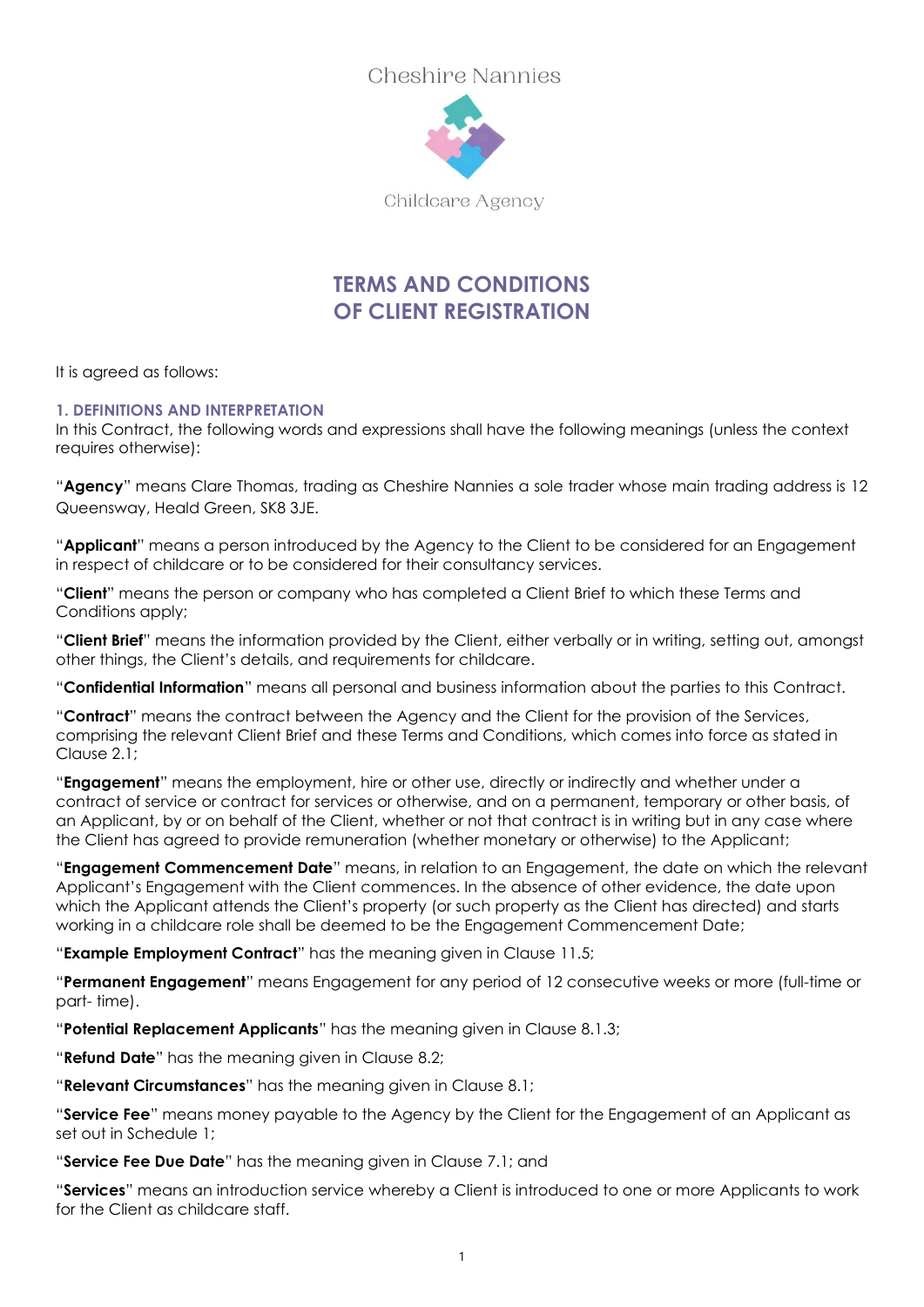

Childcare Agency

"**Temporary Engagement**" means an Engagement for any period of up to and including 12 consecutive weeks (full-time or part-time).

In this Contract unless the context clearly requires otherwise:

1.1. a reference to a person includes a human individual, a corporate entity and any organisation which is managed or controlled as a unit.

1.2. if any party to this Contract comprises more than one person, all obligations of that party shall be construed as joint and several.

1.3. a reference to a person includes reference to that person's successors, legal representatives, permitted assigns and any person to whom rights and obligations are transferred or pass as a result of a merger, division, reconstruction or other re-organisation involving that person.

1.4. a reference to a "Month" means a calendar month, and "Week" means 7 consecutive days.

1.5. a reference in this Contract to any document or text is a reference to that document or text at the date when the contract is made. We reserve the right to change any such document without notice.

1.6. the headings to the paragraphs and schedules to this Contract are inserted for convenience only and do not affect the interpretation.

1.7. a reference to an act or regulation includes new law of substantially the same intent as the act or regulation referred to.

#### **2. CONTRACT**

- 2.1 The Contract between the Agency and the Client, incorporating these Terms and Conditions, shall come into force when the Agency, having received a Client Brief from the Client, confirms acceptance of the Client Brief orally, in writing or by email to the Client or confirms that it is commencing its work to provide Services to the Client.
- 2.2 These Terms and Conditions apply to the Contract to the exclusion of all other terms and conditions and shall to the extent contradictory supersede any other documentation or communication between the Client and the Agency.
- 2.3 The Agency reserves the right to vary the terms of this Contract and/or the way it provides the Services by way of written notification to the Client. The Client has the option to either (i) decline such changes at which point the contract will terminate without any payment due from either party or (ii)consent in writing to such changes, the date of such notification being the date such amendments will take effect. If it does consent:
- 2.3.1 the parties will continue to be bound by the terms of this Contract in respect of all work contracted to the date of change; and
- 2.3.2 any new instruction by the Client will be subject to the new terms.
- 2.4 This Contract together with any schedules (which are expressly incorporated herein), constitutes the entire Contract between the parties and supersedes all previous Contracts, understandings and arrangements between them, whether written or oral in respect of its subject matter. The Client acknowledges that it has not entered into this Contract in reliance on, and shall have no remedies in respect of, any representation or warranty that is not expressly set out in this Contract. The Client shall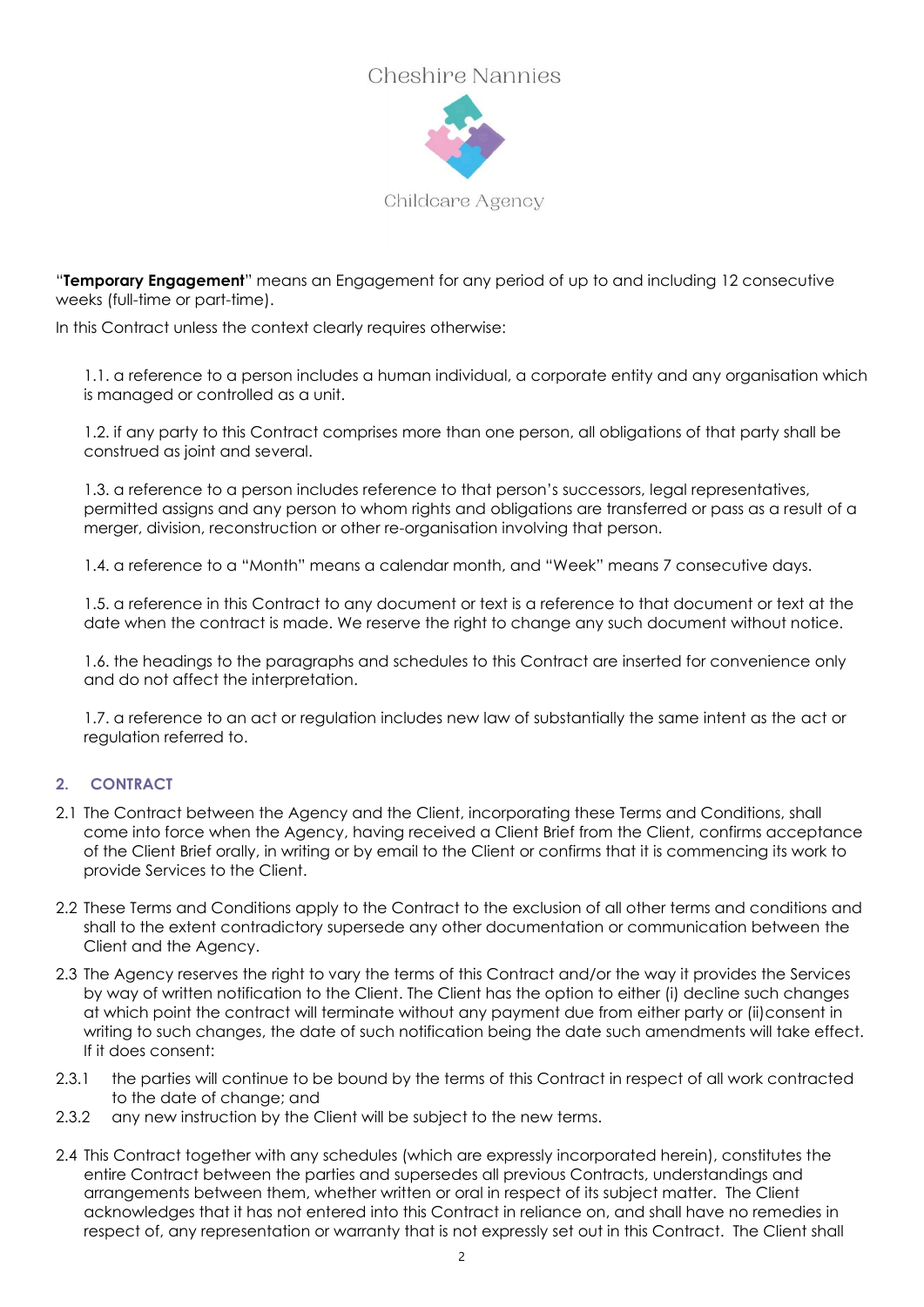

not have any claim for innocent or negligent misrepresentation on the basis of any statement in this Contract. Nothing in this Contract purports to limit or exclude any liability for fraud.

2.5 The Client acknowledges that he/she/it understands exactly what is included in the Services and he is satisfied that the Services are suitable and satisfactory for his/her/its requirements.

#### **3 CANCELLATION OF CONTRACT**

- 3.1 If, and only if, the Client is a consumer, then he/she may cancel this within 14 days of entering into it. Accordingly, the Agency is under no obligation to commence provision of the Services until after the expiry of that 14-day period.
- 3.2 If the Client requires the Agency to provide the Services sooner than 14 days after the Contract has been made, he/she must instruct the Agency to do so in writing, acknowledging that he/she will lose his/her right to cancel upon such instruction.
- 3.3 If the Client cancels this Contract pursuant to its termination right under Clause 3.1 (and otherwise in compliance with the requirements of these terms (including as to the giving of notice)), the Agency will refund any money due to the Client that the Client may have paid to the Agency within 14 working days.

#### **4 RELATIONSHIP OF PARTIES**

- 4.1 Nothing in this Contract shall create a partnership or agency or the relationship of employer and employee, or other relationship between any of the parties, other than the contractual relationship expressly provided for in this Contract.
- 4.2 The Agency is an employment agency. It acts as an intermediary which introduces Applicants to prospective clients and vice versa. The Agency has no part, contractual or otherwise, in any arrangement between the Client and the Applicant and is not an agent in law for any person.
- 4.3 Neither party shall have, nor represent that it has, any authority to make any commitment on the other party's behalf, except as expressly agreed in this Contract.
- 4.4 Nothing in this contract shall prevent the Agency from entering into a similar contract with any other person.
- 4.5 The Agency warrants that it has all necessary authority to perform its obligations set out in this Contract.

#### **5 OBLIGATIONS OF THE CLIENT**

- 5.1 The Client accepts that the Agency acts only as an introduction agency for childcare and domestic placements and therefore holds no employer responsibility for any Applicant whether introduced on a permanent, contract or a temporary basis. The Client understands and accepts that the responsibility for deciding whether an Applicant is suitable for the role and its family lies with the Client alone.
- 5.2 The Client is responsible for providing a full detailed job description to the Agency in the Client Brief. The Client warrants that the description of work and other information that he/she/it has provided, or provides in a future time, is accurate and complete.
- 5.3 The Client agrees to satisfy himself/herself/itself as to the suitability of an Applicant generally by way, without limitation, of the following:
- 5.3.1 taking up references, including the confirmation of any professional, academic or other qualifications;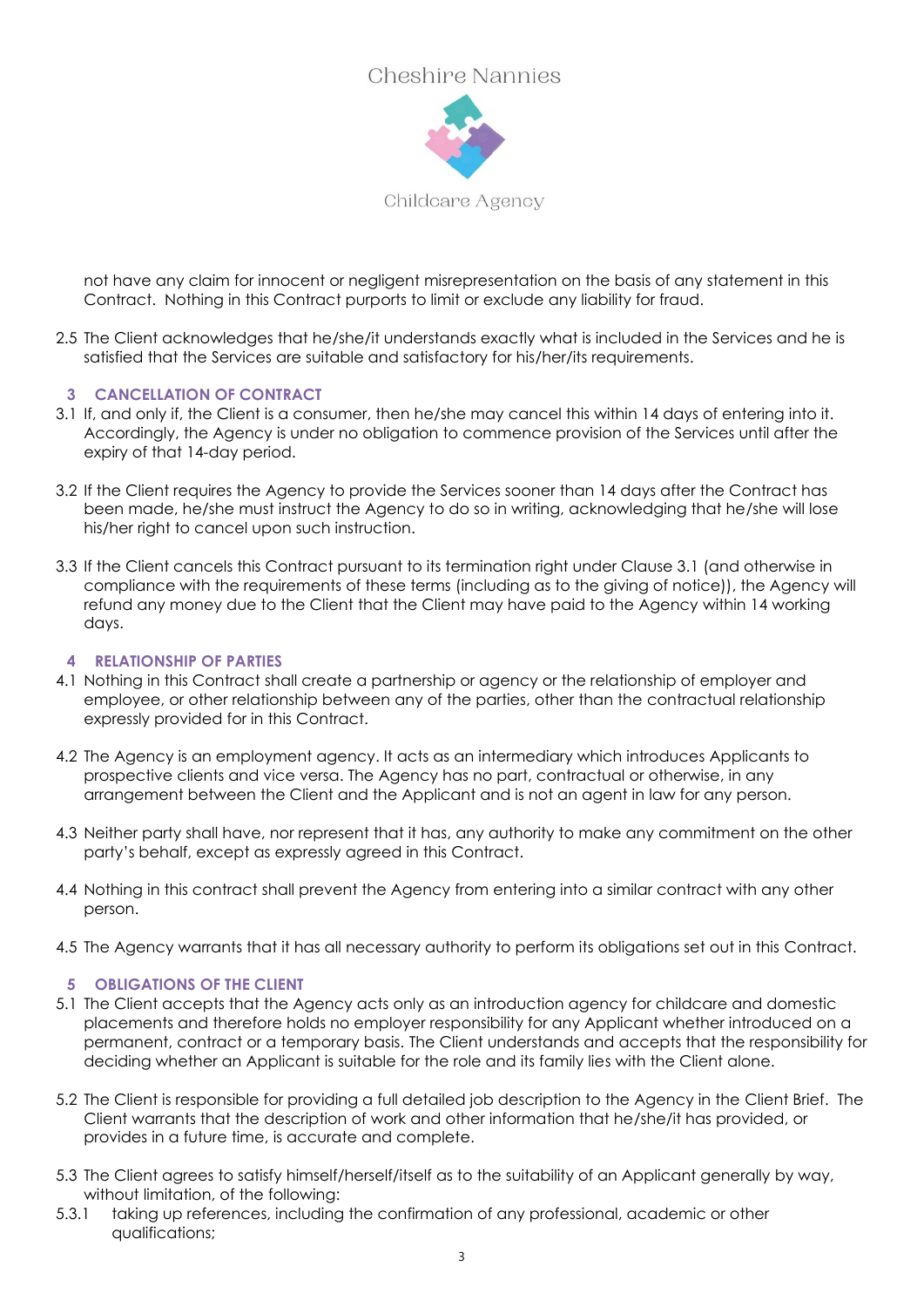

Childcare Agency

- 5.3.2 obtaining DBS checks criminal record checks or police checks and to asking to see copies of any certification obtained by an Applicant, including paediatric first aid certification;
- 5.3.3 ensuring that the Applicant can drive to the standard expected by the Client;
- 5.3.4 confirming by means of reviewing in person identity and proof of address documents by sight and the Client is further advised to periodically check and retain copies of these identity documents and necessary certificates;
- 5.3.5 obtaining any visa or permit necessary to enable the Applicant to accept the Engagement; and
- 5.3.6 obtaining any necessary medical certificate.
- 5.4 The Client shall not discriminate against any Applicant and shall comply with the provisions of any antidiscrimination legislation including but not limited to the Equality Act 2010;
- 5.5 The Client shall inform the Agency immediately, in writing, of serious dissatisfaction with performance or conduct of the Applicant.
- 5.6 If an Applicant introduced to the Client by the Agency has already been introduced by a third party, the Client will immediately (and, in any event, within 7 days of the introduction by the Client) inform the Agency of that fact and provide such evidence of such prior introduction as the Agency reasonably requires to prove the fact. If the Client fails to so inform the Agency and/or provide the supporting evidence of the prior introduction and the Applicant is engaged by the Client, the Client shall be liable to pay the related Service Fee to the Agency.
- 5.7 The Client shall inform the Agency immediately of each of the following: (a) the acceptance by an Applicant of an Engagement; and (b) the terms of the engagement by the Client of the Applicant, giving details of gross annual salary, start date and end date, and whether the Engagement is permanent or temporary.
- 5.8 The Client shall pay the relevant Service Fee upon the Engagement of the Applicant in accordance with Clause [7.](#page-5-2)
- 5.9 The Client will comply with UK employment and tax law to the extent relevant, including, but not limited to the provision of a contract of employment, pay slips, correct deductions for tax and national insurance, as well as any pension contributions, if the Applicant is eligible.
- 5.10 For self-employed Applicants, the Client is responsible for confirmation that the Applicant is eligible for self-employed status and should request documentation confirming self-employed status.
- 5.11 If the Client or a member of the Client's family or any acquaintance or associate of the Client, passes on the details of an Applicant to any other person or persons within 12 months of the Applicant's introduction to the Client by the Agency, resulting in the Engagement of the Applicant by a third party, the Client shall be liable to pay to the Agency the full Service Fee that would have been payable had the Client entered into an Engagement with the Applicant on the basis of the requirements set out in the Client Brief.
- 5.12 The Client is responsible for ensuring that the Applicant has current Public Liability Insurance, if required.
- 5.13 The Client warrants that he/she/it holds and will maintain appropriate Employer's Liability insurance for at least £5 million. Employer's Liability Insurance must be in place for interview and trial sessions and the Engagement of permanent, temporary and contract staff.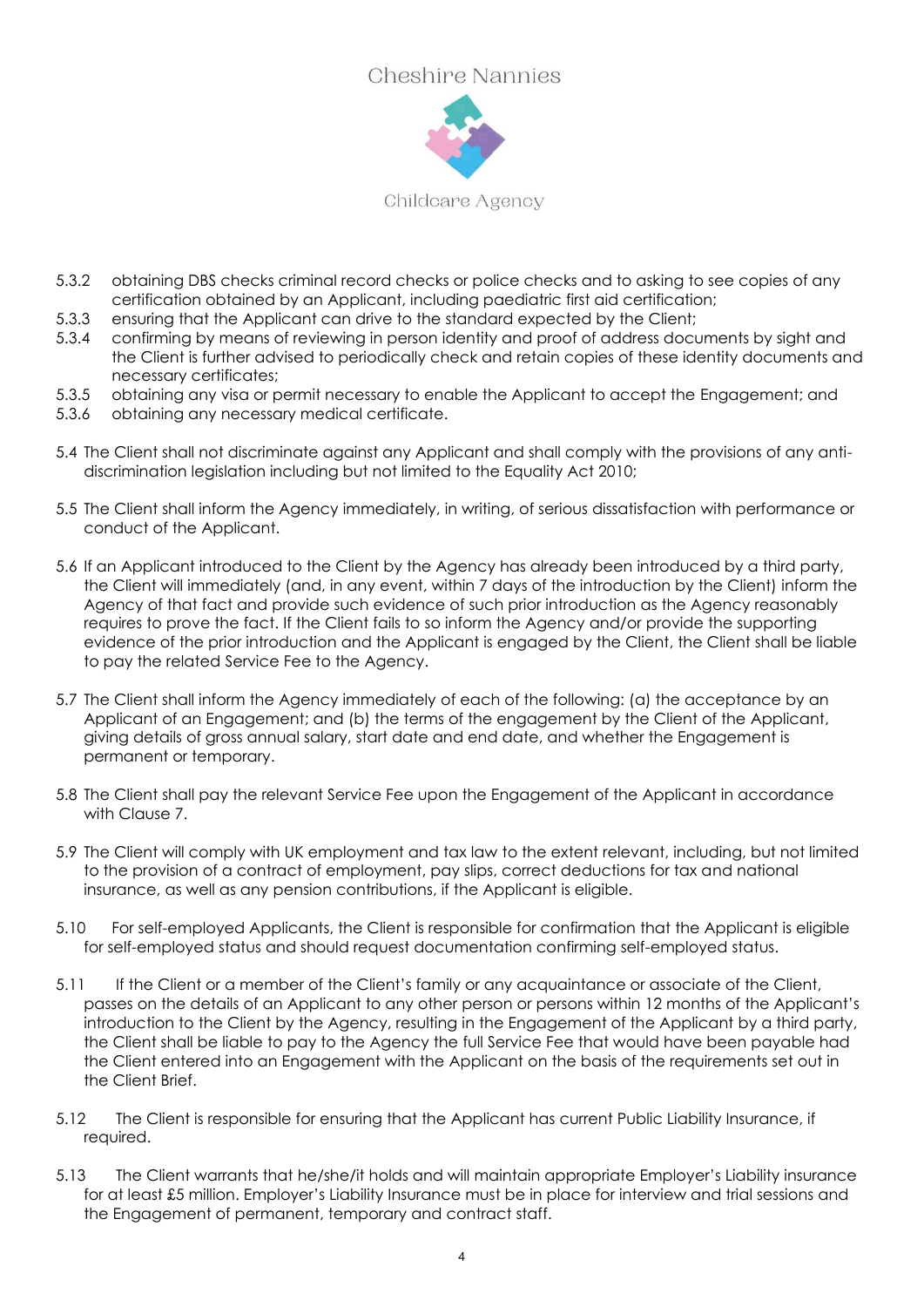

Childcare Agency

- 5.14 The Client is responsible for the instruction and direction of the Applicant. The Client is responsible for ensuring that the Applicant clearly understands the needs of the Client's children and expected duties.
- 5.15 During the Client's Engagement of the Applicant, the Client will ensure that the Applicant is provided with a suitable and safe working environment which in no way may compromise and affect the welfare of the Applicant and will ensure that the place of work is clean and hygienic and complies with appropriate health and safety laws;
- 5.16 For live in positions, the Client must ensure
- 5.16.1 adequate household insurance is in place to protect the Applicant's possessions; and
- 5.16.2 provision of suitable live-in accommodation to the Applicant, including, without exception, a bedroom for exclusive use and access to a bathroom.
- 5.17 The Client may reimburse the Applicant for travelling expenses for interview at his/her/its discretion.
- 5.18 The Client agrees that for the purpose of providing the Services, the Agency can use any medium to find a suitable Applicant or to advertise vacancies including the Internet.
- 5.19 The Client agrees not to enter into any relationship with the Applicant that may be detrimental to the interest of the Agency during this agreement or within one year from the date of its termination.
- 5.20 The Client agrees that he/she/it will not during the term of the Contract and within one year of its termination, by any means and neither for himself nor for any other person, directly or indirectly, advise, instruct, do or assist in any activity, the effect of which is to compete with the Agency

#### **6 AGENCY OBLIGATIONS**

- 6.1 The Agency is not obliged to start its search for any suitable Applicants until it has received a complete Client Brief.
- 6.2 The Agency shall use its reasonable endeavours to introduce to the Client, Applicants which the Agency considers suitable to be employed by the Client as required in the Client Brief and perform the additional services as further set out in this Clause.
- 6.3 The Agency shall request Applicants to provide; -
- 6.3.1 An up-to-date CV;
- <span id="page-4-0"></span>6.3.2 Original Government issued identity documents and address check documents;
- 6.3.3 Relevant certificates;
- 6.3.4 DBS certification; and
- <span id="page-4-1"></span>6.3.5 Referee contact details.

It is the Client's responsibility in accordance with clause 5.3 to check the suitability of such documents and the Agency assumes no liability in the event the Applicant's documents prove to be false or fraudulent.

6.4 The Agency will inform the Client as to the status of each of the above documents set out in Clause [6.3.2-](#page-4-0) [6.3.5](#page-4-1) prior to any decision to Engage. In the event that, for example; the DBS in in progress at the time an offer is made, the Agency shall recommend that an Engagement does not commence until the DBS certification is received and is deemed acceptable. If the Client moves forward and commences Engagement before the DBS or any of the other relevant documents are received, then the decision rests exclusively with the Client as to whether such Engagement should proceed. For the avoidance of doubt, the relevant Service Fee would still be due to be paid in such circumstances.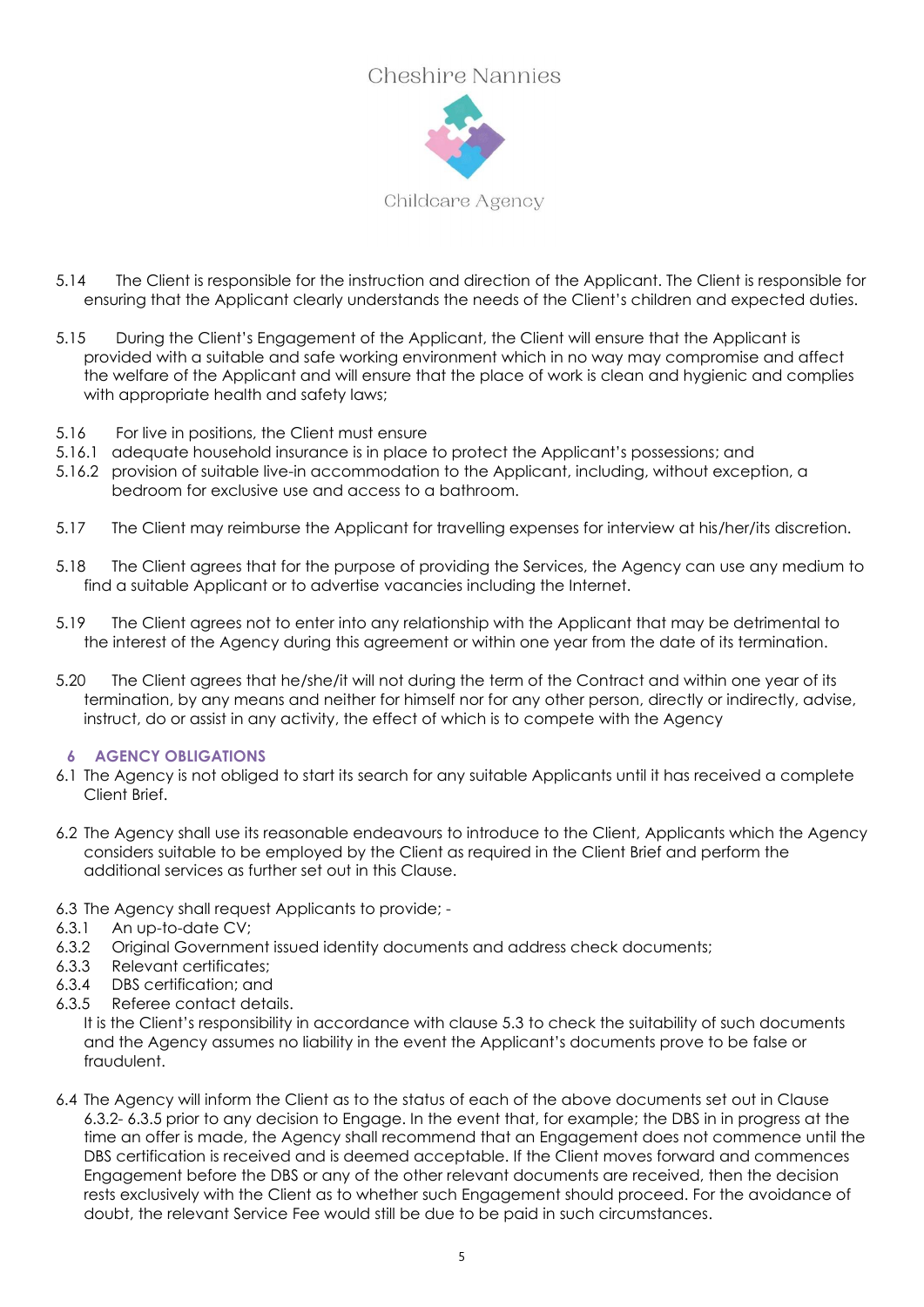

- 6.5 The Agency does not give any warranty as to the accuracy of the information supplied to them by the Applicant and which is then transferred to the Client.
- 6.6 The Agency agrees to take reasonable steps to ensure that both the Applicant and the Client are aware of requirements imposed by law or professional bodies to enable the Applicant to work for the Client in the capacity of the position that the Client wishes to fill.
- 6.7 Time for commencement shall not be of the essence of the Contract and the Agency shall not be held liable for any loss, costs, damages, charges or expenses caused directly or indirectly by any delay in the Services.

#### <span id="page-5-2"></span>**7 FEE AND PAYMENT**

- <span id="page-5-1"></span>7.1 The Service Fee becomes due and payable within seven days of the date (the "**Service Fee Due Date**") which is the earlier of: (i) the date upon which an Applicant accepts an offer of Engagement either by verbal or by written agreement; and (ii) the Engagement Commencement Date. The Agency will raise an invoice on, or as soon as reasonably practicable after becoming aware of, the Service Fee Due Date. For the avoidance of doubt, such Service Fee is due and payable by the Client even if the Client has not notified the Agency of the acceptance or commencement of the Engagement.
- 7.2 In the event that an Applicant is engaged on a Temporary Engagement but the Engagement continues for 12 weeks or more, the Client shall be liable to pay the difference between the fee payable for the Temporary Engagement (less any amount already paid by the Client, if applicable) and the fee for the Permanent Engagement. The Client shall notify the Agency immediately a Temporary Engagement continues for 12 weeks or more. The Agency shall be entitled to invoice the Client for the difference immediately upon notification or otherwise becoming aware of the continuation of the Temporary Engagement.
- 7.3 Payment is due by the Client within seven working days of the date of any invoice. Timing of payment of the Service Fee shall be of the essence
- 7.4 The Agency reserves the right to charge the Client interest in respect of any late payment of any sum due under this Contract at the rate of 4 per cent per annum above the base rate of Barclays Bank, from the due date until receipt of payment.
- 7.5 All payments to be made by the Client to the Agency under the Contract shall be made in pounds Sterling by any of:
- 7.5.1 direct transfer to the Agency's bank account (as notified by the Agency to the Client); or
- 7.5.2 any other way agreed between the parties.

#### <span id="page-5-3"></span>**8 REPLACEMENT APPLICANT**

- <span id="page-5-0"></span>8.1 In the event that an Applicant accepts an Engagement with the Client in relation to which Engagement the Client has paid a Service Fee, but any of the following circumstances occur (the "**Relevant Circumstances"**):
- 8.1.1 the Applicant voluntarily (i.e. not by reason of any action or omission by Client) does not commence the Engagement on (or within four weeks of) the agreed commencement date.
- 8.1.2 the Applicant commences the Engagement but voluntarily (i.e. not by reason of any action or omission by Client) terminates the Engagement within the first four weeks of commencing such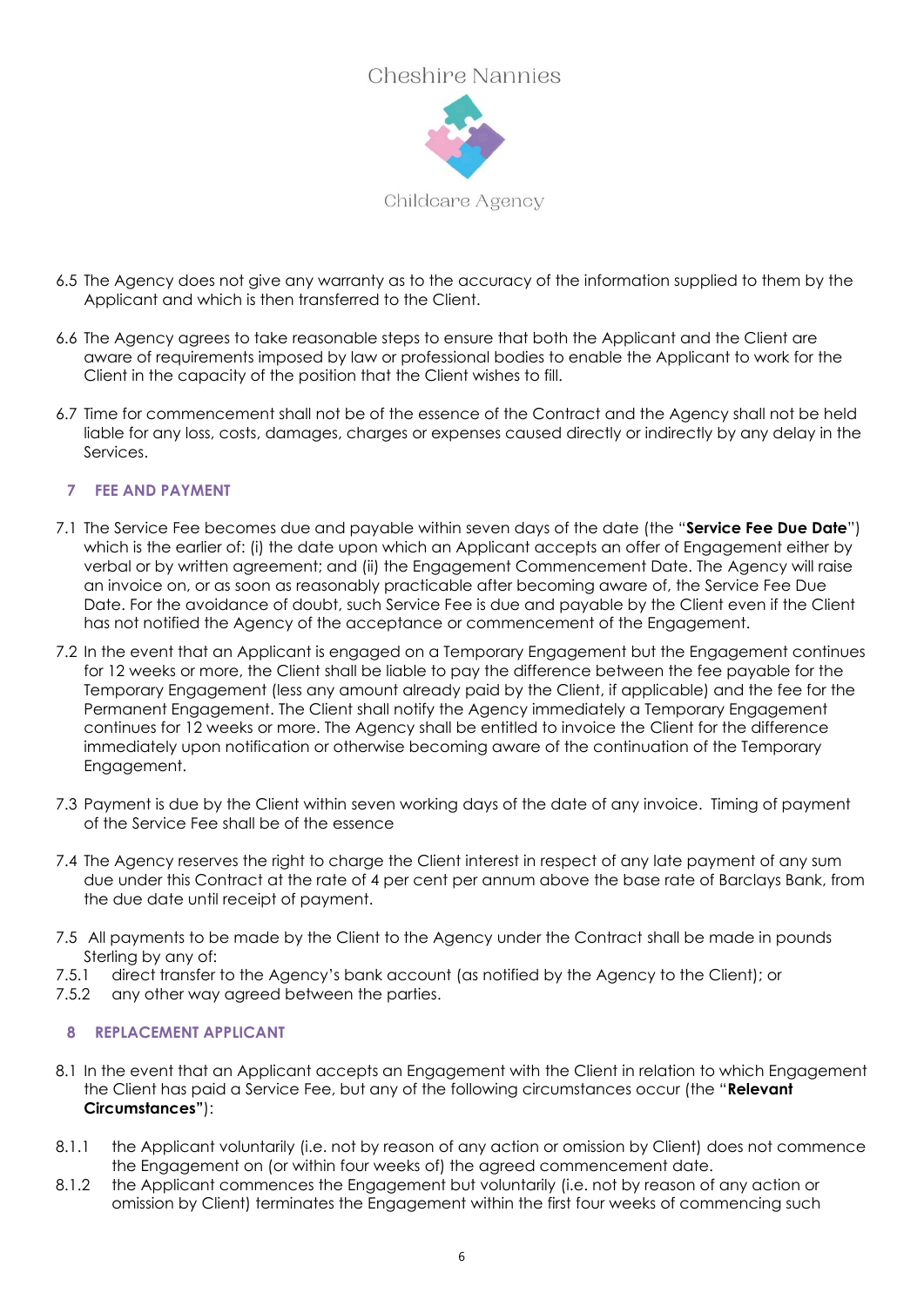

Childcare Agency

Engagement (other than by reason of a breach by the Client of the terms of the Engagement contract with the Applicant); or

<span id="page-6-0"></span>8.1.3 the Client terminates the Engagement of the Applicant within the first four weeks of such Engagement commencing for reasons of gross misconduct on the part of the Applicant ("gross misconduct" being as determined in accordance with guidance set out by ACAS),

then the Client should notify the Agency of any such event(s) within seven days of the Relevant Circumstance occurring. If the Client so notifies the Agency, the Agency will use its reasonable endeavours to make up to four further introductions to the Client (at no further charge to the Client) of potential replacement Applicants ("**Potential Replacement Applicants**") which Potential Replacement Applicants conform in all material aspects, in the Agency's sole opinion (acting reasonably), with the requirements for an Applicant originally provided to the Agency by the Client.

- <span id="page-6-1"></span>8.2 If, having been notified by the Client of the occurrence of a Relevant Circumstance as required in Clause [8.1](#page-5-0) above, the Agency has not made the additional introductions referred to in that Clause by the date which is six weeks after the notification (the "**Refund Date**"), the Agency shall (except as otherwise provided in this Clause [8](#page-5-3) below) refund the following percentage of the Service Fee actually paid to the Agency by the Client in relation to the Applicant who left (meaning whose Engagement was formally terminated) or failed to commence the relevant Engagement:
	- Applicant did not start the Engagement: 50%;
	- Applicant terminated the contract within 2 weeks of the Engagement starting: 75% refund; and
	- Applicant terminated the contract after 2 weeks but within 4 weeks of the Engagement starting: 50% refund;
- 8.3 Notwithstanding the above, no refund will be given in any of the following circumstances: (i) the Client fails to make the notification required under Clause [8.1](#page-5-0) above within the time period stipulated; (ii) the termination of the Engagement is due to the breach by the Client of UK employment law or the contract relating to the Engagement; (iii) the Client terminated the Engagement other than by reason of gross misconduct on the part of the Applicant; (iv) the Client makes alternative arrangements for its childcare requirements (i.e. meaning that the Client no longer needs a replacement Applicant) prior to the Refund Date, including sourcing an applicant from another source; (v) the Client confirms to the Agency that it no longer needs the services of an Applicant and/or no longer needs the Agency to make introductions of suitable alternative Applicants; (vi) the Client changes its requirements (for example, but without limitation, in relation to working conditions, job description, pay, holiday entitlement, hours required to be worked and the location of working) for an Applicant from the original specification provided to the Agency after the original Applicant placed with the Client has left; (vii) although the Engagement of the Applicant has ended, the Applicant continues to provide services to the Client other than in connection with the Engagement; (viii) the Agency has complied with its obligation to introduce Potential Replacement Applicants set out in Clause [8.1](#page-5-0) above but the Client chooses not to engage any of such Potential Replacement Applicants.
- 8.4 If a refund is due, the Agency will refund to the account from which the Service Fee was received or such other account as the parties agree.
- <span id="page-6-2"></span>8.5 For the avoidance of doubt, the Agency shall have no further obligation to the Client to source additional replacement applicants or refund any amount of the Service Fee in the event the Client agrees to engage a Potential Replacement Applicant but that Potential Replacement Applicant fails to commence the engagement or, having so commenced, leaves at any time.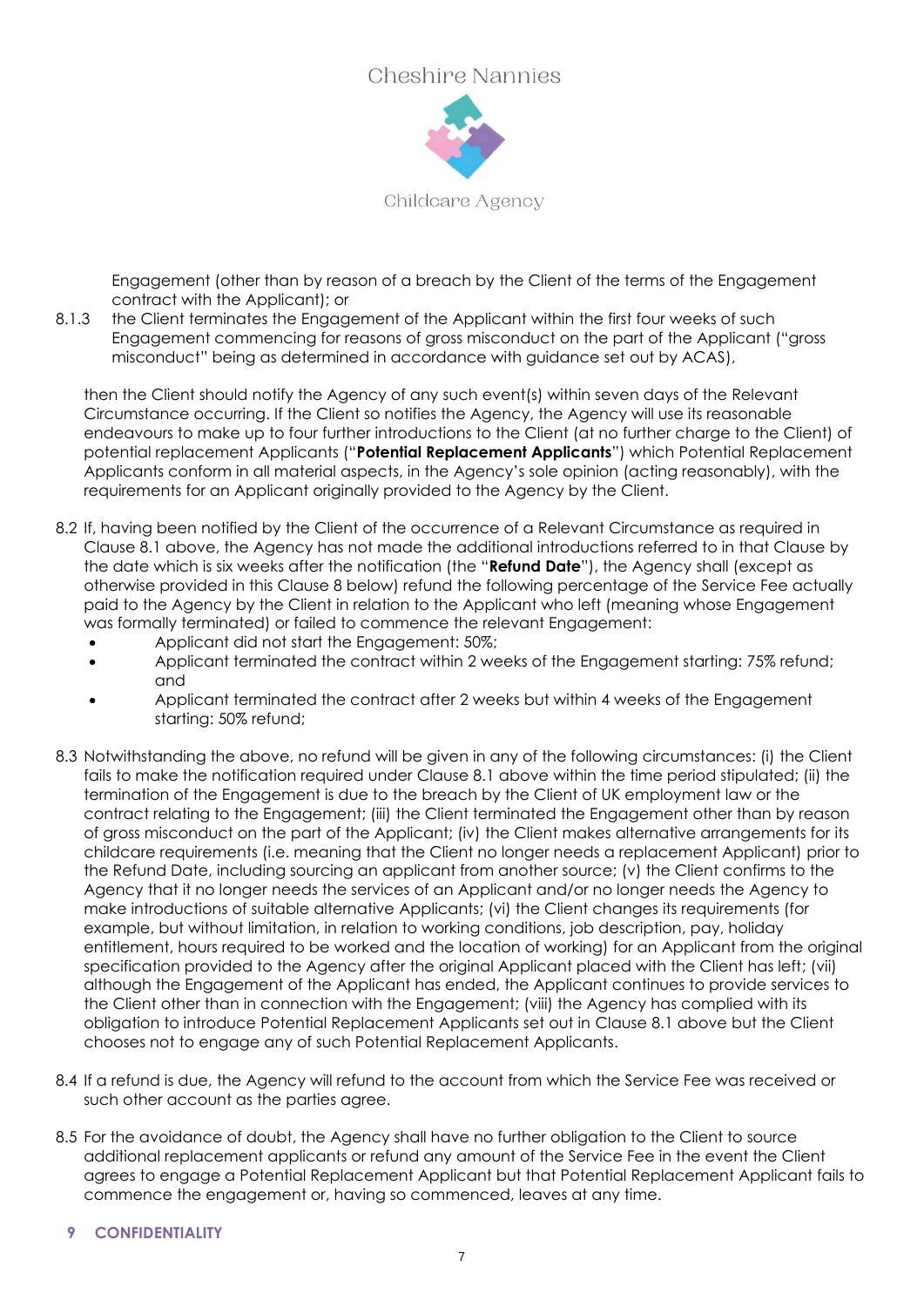

Childcare Agency

- 9.1 The Agency only collects personal information for the legitimate business purpose of introducing childcare professionals and domestic/estate staff to Clients and finding positions on a temporary and /or permanent basis for Applicants. All information received is treated as private and confidential, and all steps are taken to ensure that information is protected from unauthorised viewing by up-to-date computer protection. All personal details on paper are securely stored and shredded when they are no longer required for legitimate business reasons.
- 9.2 Each party to this contract undertakes for the benefit of the other that he/she/it will not:
- 9.2.1 except as required by law or regulation binding upon it, divulge to any person whatever or otherwise make use of any Confidential Information relating to the other, which has been learnt as a result of this contract or any circumstance flowing from the contract; and
- 9.2.2 post any text, nor image, nor audio-visual material, on any social network or other public place which could be hurtful, embarrassing or damaging to the other party.
- 9.3 The parties agree that any economic loss, loss of opportunity, business or goodwill and/or of damage to reputation or professional standing arising directly or indirectly, foreseeable or not from a breach of the above provisions must be compensated on the basis of the effect on the damaged party and the parties hereby acknowledge that damages may not be an adequate remedy for such breach and each party will be entitled to see the remedies of an injunction, specific performance and other equitable relief for any threatened or actual breach of this Clause [9.](#page-6-2) The Client accepts personal liability for compliance with these provisions by his/her children of any age, other members of his/her family and domestic staff.
- 9.4 If the Client passes confidential information on to a third party resulting in the engagement of an Applicant by a third party within 1 year of the Client being introduced to the Applicant then the Client shall be obliged to pay to the Agency the full Service Fee that would have been payable had the Client entered into an Engagement with such Applicant on the basis of the requirements set out in the Client Brief.
- 9.5 The obligations contained within this Clause [9](#page-6-2) shall survive termination of this Contract for a period of five years from the date of such termination.

#### **10 DATA PROTECTION**

"**Data Protection Legislation**" means all applicable data protection and privacy legislation in force from time to time in the UK including the General Data Protection Regulation ((EU) 2016/679); the Data Protection Act 2018; the Privacy and Electronic Communications Directive 2002/58/EC (as updated by Directive 2009/136/EC) and the Privacy and Electronic Communications Regulations 2003 (SI 2003/2426) as amended.

- 10.1 The parties acknowledge that for the purposes of the Data Protection Legislation, the Client is the data controller and the Agency is the data processor (where Data Controller and Data Processor have the meanings as defined in the Data Protection Legislation).
- 10.2 The Agency shall, in relation to any Personal Data (as defined in the Data Protection Legislation) processed in connection with the performance by the Agency of its obligations under this agreement:
	- a) process that Personal Data only on the written instructions of the Client for the purposes of carrying out a childcare search or other private staffing search in accordance with the terms of this agreement unless the Agent is required by the laws of any member of the European Union or by the laws of the European Union applicable to the Agent to process Personal Data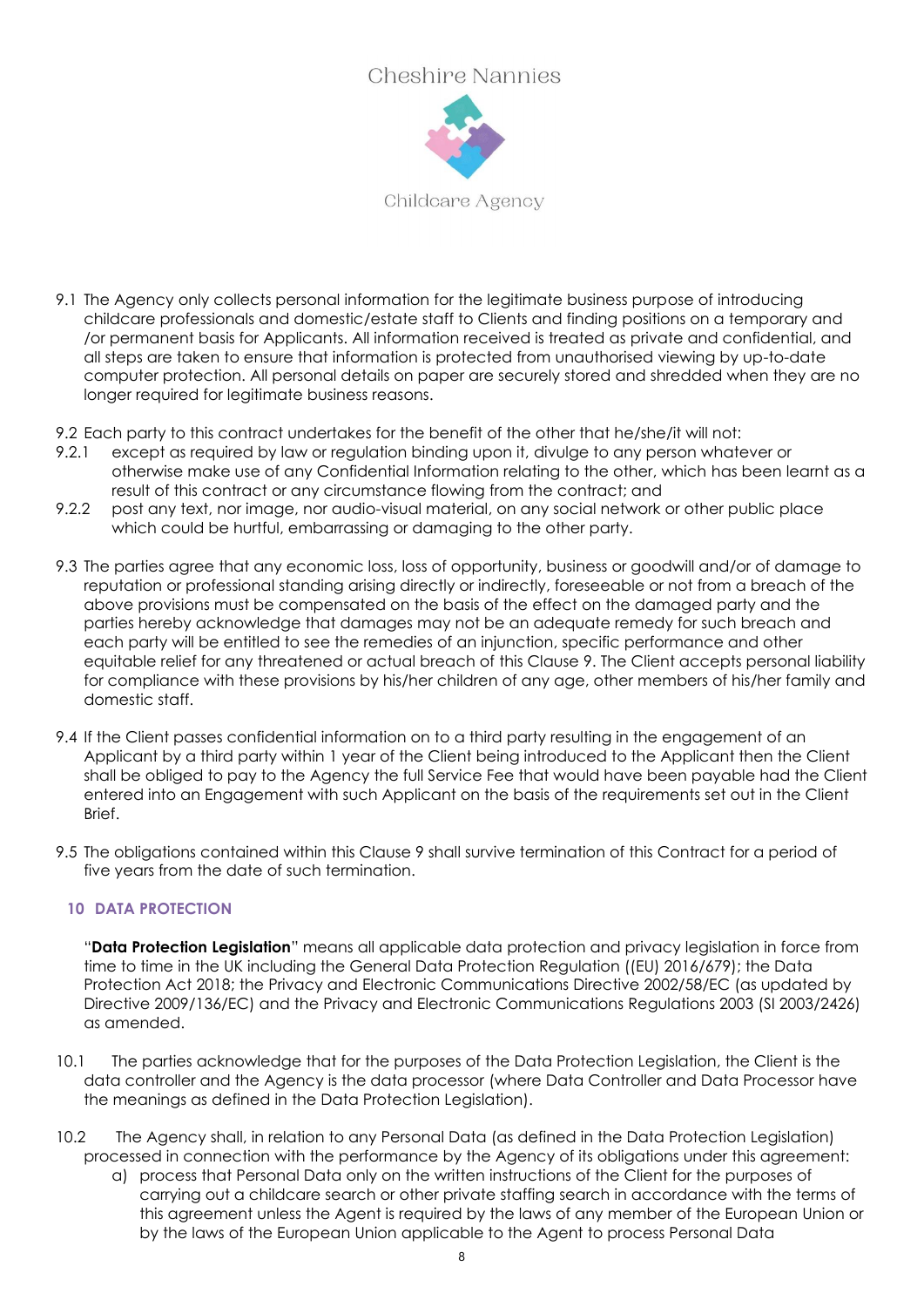

Childcare Agency

(Applicable Laws). Where the Agent is relying on laws of a member of the European Union or European Union law as the basis for processing Personal Data, the Agent shall promptly notify the Client of this before performing the processing required by the Applicable Laws unless those Applicable Laws prohibit the Agent from so notifying the Client;

- b) ensure that it has in place appropriate technical and organisational measures, to protect against unauthorised or unlawful processing of Personal Data and against accidental loss or destruction of, or damage to, Personal Data, appropriate to the harm that might result from the unauthorised or unlawful processing or accidental loss, destruction or damage and the nature of the data to be protected, having regard to the state of technological development and the cost of implementing any measures (those measures may include, where appropriate, pseudonymising and encrypting Personal Data, ensuring confidentiality, integrity, availability and resilience of its systems and services, ensuring that availability of and access to Personal Data can be restored in a timely manner after an incident, and regularly assessing and evaluating the effectiveness of the technical and organisational measures adopted by it);
- c) ensure that all personnel who have access to and/or process Personal Data are obliged to keep the Personal Data confidential;
- d) assist the Client in responding to any request from a Data Subject and in ensuring compliance with its obligations under the Data Protection Legislation with respect to security, breach notifications, impact assessments and consultations with supervisory authorities or regulators;
- e) notify the Client without undue delay on becoming aware of a Personal Data breach;
- f) at the written direction of the Client, delete or return Personal Data and copies thereof to the Client on termination of the agreement unless required by Applicable Law to store the Personal Data; and
- g) maintain complete and accurate records and information to demonstrate its compliance with this clause.

#### **11 LIMITATION OF LIABILITY**

- 11.1 In providing the Services, the Agency is committed to maintain a high level of service and efficiency. However, the Service is dependent upon the accuracy of information provided by the Client which is beyond the control of the Agency. Further, any decision as to the suitability of an Applicant (or a Potential Replacement Applicant) and the decision to Engage an Applicant (or a Potential Replacement Applicant) is the sole discretion of the Client. Subject always to Clause [11.6,](#page-9-1) the Agency does not accept responsibility and shall not be liable for any loss that the Client may incur directly or indirectly, as a result of using the Agency's Services or engaging a particular Applicant.
- 11.2 Subject always to Clause [11.6,](#page-9-1) the Agency shall not be liable to the Client for any loss or expense which is:
- 11.2.1 indirect or consequential loss;
- 11.2.2 economic loss or other loss of revenue, turnover, profits, business or goodwill;
- 11.2.3 loss or damage suffered by the Client as a result of an action brought by third party; and/or
- 11.2.4 loss or damage caused to the Client by Applicant.
- 11.3 Particulars of Applicants, their profiles and other information provided by the Agency are prepared in good faith and solely for the Client's guidance. Subject always to Clause [11.6.](#page-9-1) no liability, howsoever arising, shall be accepted by the Agency for the accuracy or completeness of any Applicant's profile.
- 11.4 Subject always to Clause [11.6,](#page-9-1) the maximum limit of the liability of the Agency to the Client, whether in contract, tort, negligence, breach of statutory duty or otherwise shall not exceed the sum of £1,000.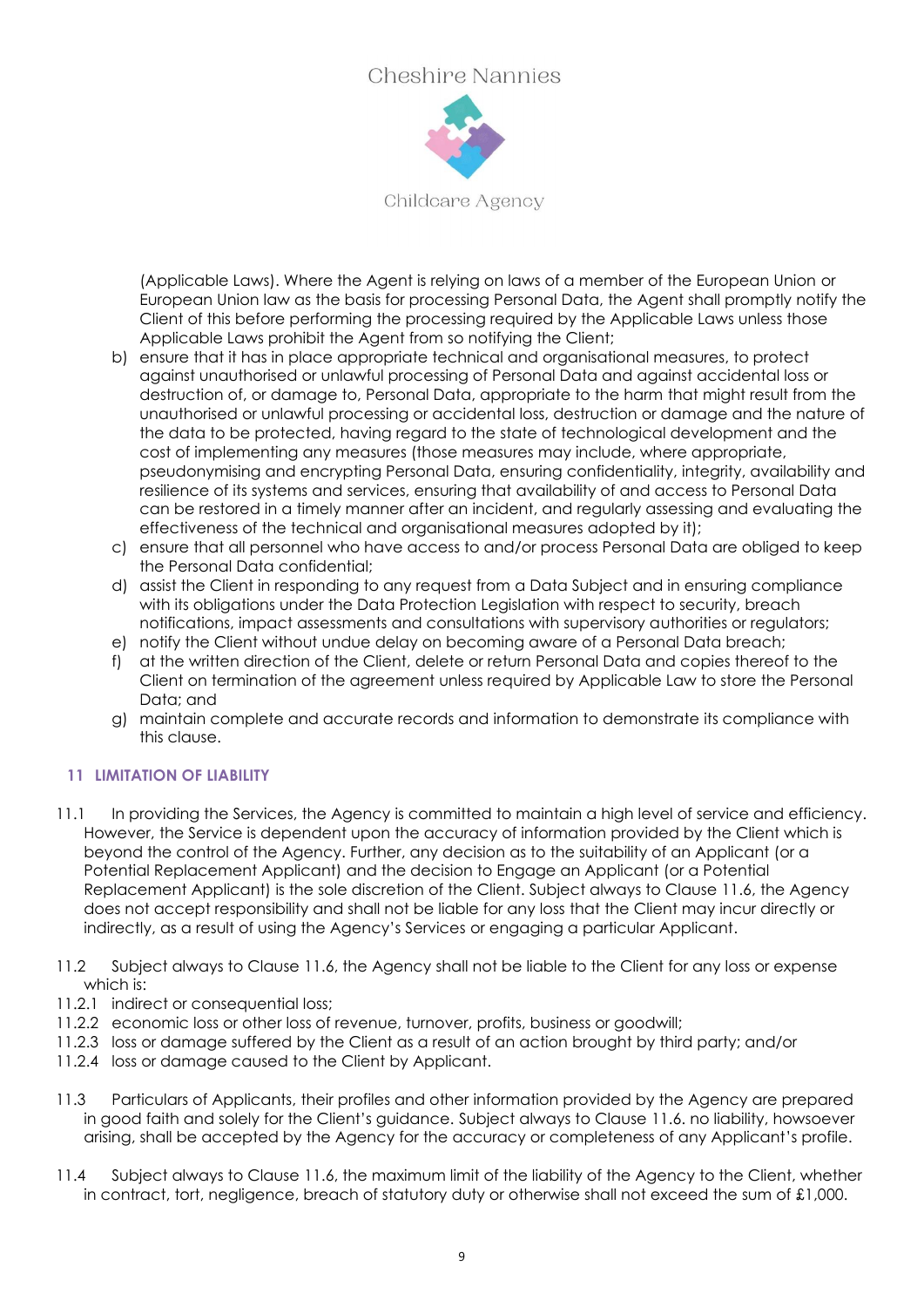

Childcare Agency

- <span id="page-9-0"></span>11.5 It is noted that the Agency does not advise in relation to, and is not responsible for putting in place, any contract of employment or otherwise between the Client and an Applicant. The Client is solely responsible for that. It is also noted that the Agency may make available to the Client a form of employment contract (the "**Example Employment Contract**"). This Example Employment Contract is intended as a guide only. The Client should seek independent legal advice in relation to any employment or other contract that it enters into with an Applicant. Subject always to Clause [11.6,](#page-9-1) the Agency accepts no liability for loss incurred in relation to the Client's use of the Example Employment Contract.
- <span id="page-9-1"></span>11.6 Notwithstanding any other provision contained in the Contract, the Agency does not, in the Contract, exclude or restrict liability:
- 11.6.1 for death or personal injury caused by our negligence, or the negligence of our employees, agents or subcontractors;
- 11.6.2 for fraud or fraudulent misrepresentation; or
- 11.6.3 to the extent it is otherwise prohibited by law from excluding or restricting liability.

#### **12 TERMINATION**

- 12.1 Prior to any Engagement of an Applicant being agreed, the Agency may terminate this Contract at any time, for any reason, with immediate effect by sending notice in writing to that effect in the event that the parties are unable to work with each other or there is a material breach of the contract by the Client. Post any Engagement, either party may terminate this Contract but Clause 7 and 8 shall still continue in full force and effect.
- 12.2 The termination of this Contract by this paragraph shall be without prejudice to any rights (such as a right to receive payment) outstanding as at the date of termination.
- 12.3 Except to the extent that it became liable to provide a refund to the Client before the date of termination pursuant to Clause [8,](#page-5-3) but subject always to Clause **Error! Reference source not found.**, the Agency shall not be obliged to reimburse/refund to the Client any amounts paid by the Client to the Agency.
- 12.4 Notwithstanding termination of this Contract for whatever reason, the provisions of Clauses [9](#page-6-2) (*Confidentiality*), 11 (*Limitation of liability*), [13](#page-9-2) (*Indemnity by the Client*) and [14.8](#page-10-0) shall continue in full force and effect.

#### <span id="page-9-2"></span>**13 INDEMNITY BY THE CLIENT**

- 13.1 The Client agrees to indemnify the Agency against all costs, claims, demands, proceedings (civil or criminal), penalties, fines, losses, damages and expenses arising directly or indirectly from:
- 13.1.1 the Client's breach of this Contract; and/or
- 13.1.2 any act, omission or default by the Client, any of his/her/its agents, employees, contractors, children of any age, other members of his/her family and domestic staff.

#### **14 MISCELLANEOUS MATTERS**

14.1 If any term or provision of this Contract is at any time held to be void, invalid or unenforceable, then it shall be treated as changed or reduced, only to the extent necessary to bring it within the laws of that jurisdiction and to prevent it from being void and it shall be binding in that changed or reduced form. Subject to that, each provision shall be interpreted as severable and shall not in any way affect any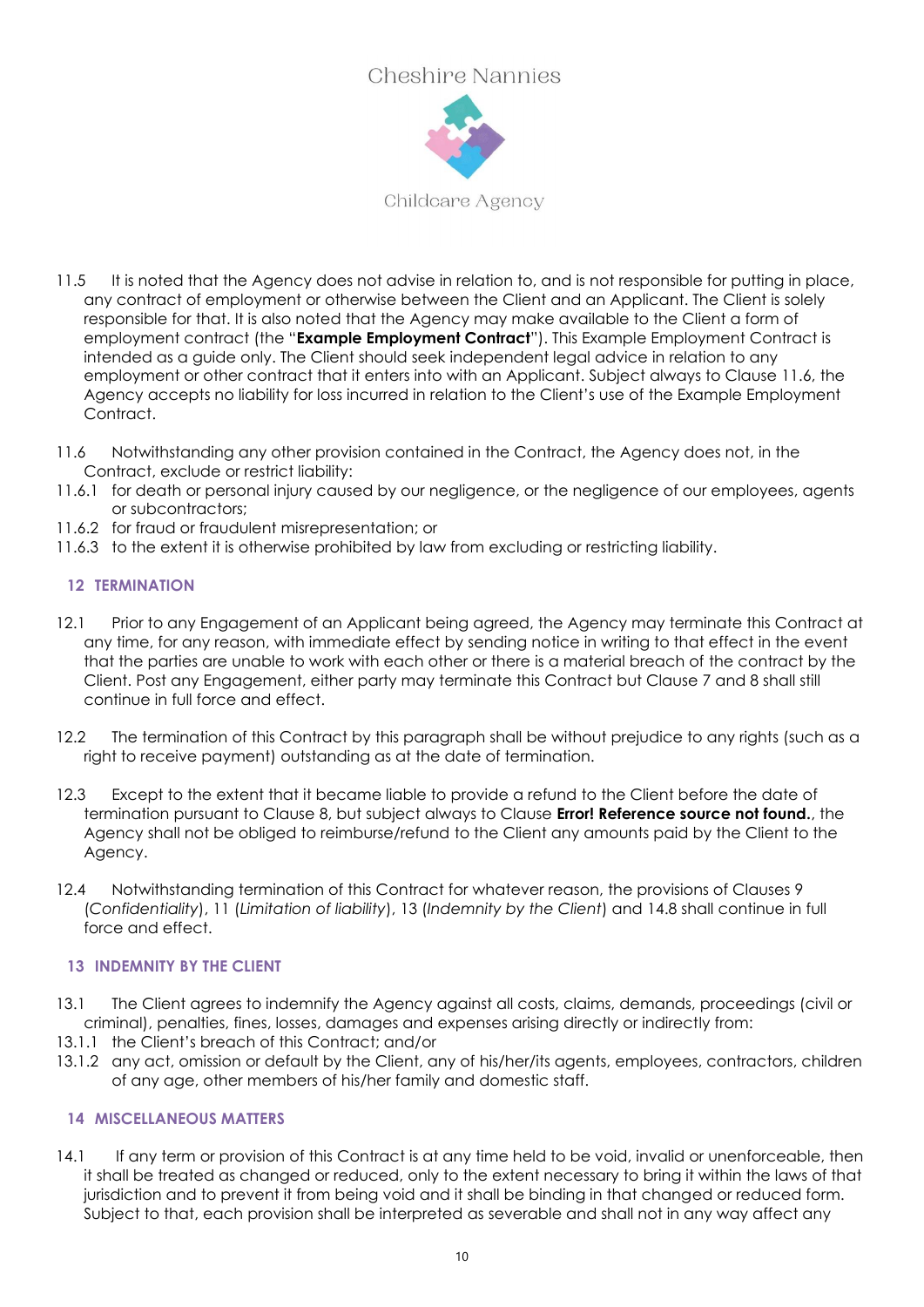

Childcare Agency

other of these terms.

- 14.2 This Contract and any document expressly referred to in it (including the Client Brief) constitute the whole agreement between the Client and the Agency, to the exclusion of any terms implied by law which may be excluded by contract, and supersede all previous discussions, correspondence, negotiations, previous arrangement, understanding or agreement, oral or written, relating to the subject matter of any Contract. Each party acknowledges that, in entering into the Contract, it has not relied upon, and will not have any remedies in respect of, any representation or warranty (whether made innocently or negligently) that is not set out in this Contract or the documents referred to in it.
- 14.3 No failure or delay by any party to exercise any right, power or remedy will operate as a waiver of it nor indicate any intention to reduce that or any other right in the future.
- 14.4 Neither party shall be liable for any failure or delay in performance of this Contract which is caused by circumstances beyond its reasonable control.
- 14.5 Any communication to be served on either party by the other shall be delivered by hand or sent by first class post or recorded delivery or by e-mail. It shall be deemed to have been delivered:
- 14.5.1 if delivered by hand: on the day of delivery:
- 14.5.2 if sent by post to the correct address: within 72 hours of posting; and
- 14.5.3 If sent by e-mail to the address from which the receiving party has last sent e-mail: within 24 hours if no notice of non-receipt has been received by the sender.
- 14.6 In the event of a dispute between the parties to this Contract, the parties undertake to attempt to settle the dispute by engaging in good faith with the other in a process of mediation before commencing litigation.
- 14.7 This Contract does not give any right to any third party under the Contracts (Rights of Third Parties) Act 1999 or otherwise, except that any provision in this Contract which excludes or restricts the liability of any person, may be enforced under that Act.
- <span id="page-10-0"></span>14.8 The validity, construction and performance of this Contract shall be governed by the laws of England and Wales and each party hereby irrevocably submits to the exclusive jurisdiction of the courts of England and Wales.

**APRIL 2021**